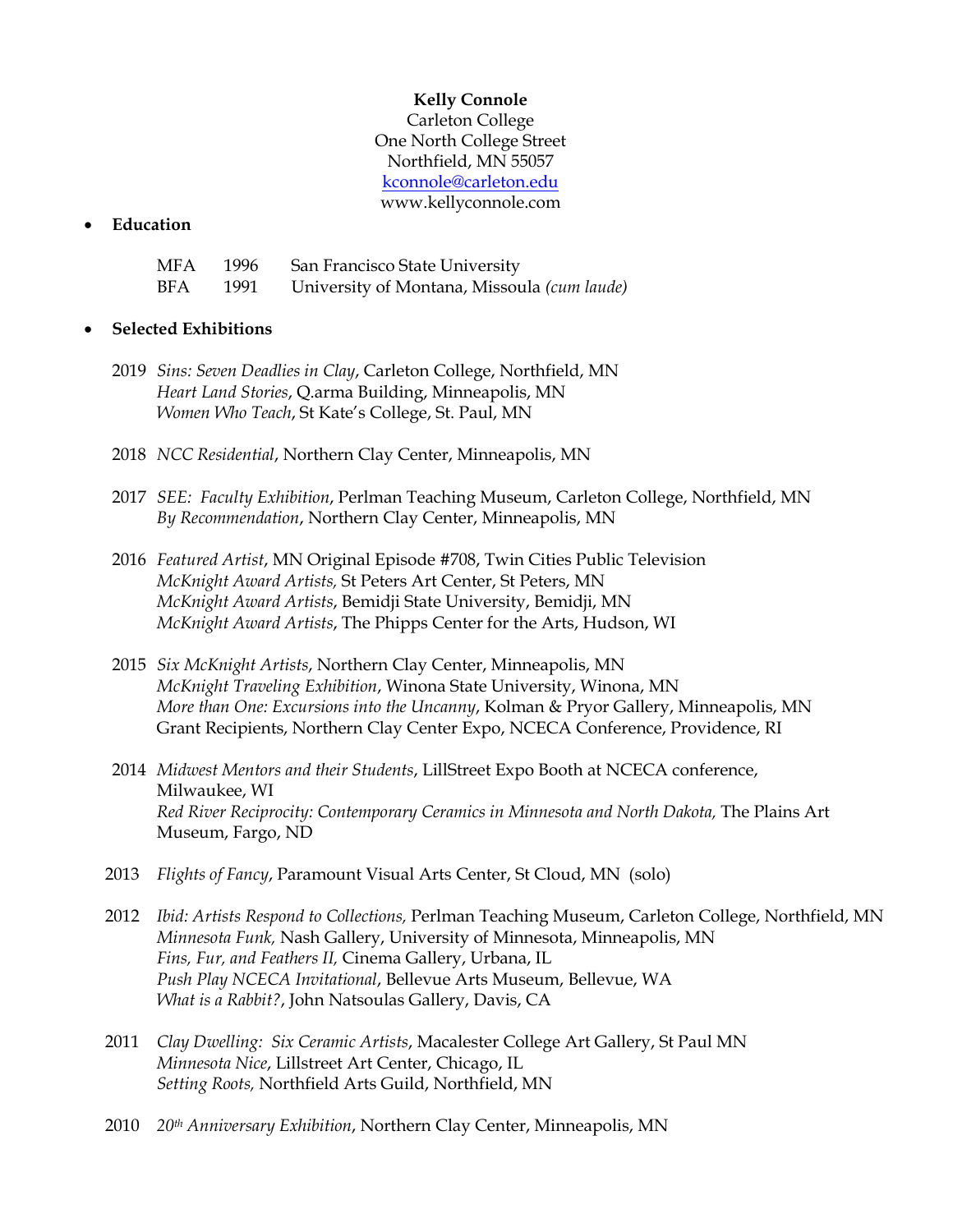*Water Street Artists—Watershed Artists*, Stable Gallery, Damariscotta, ME *Bird x Bird,* Gallery 322, Minneapolis, MN *Foot in the Door,* Minneapolis Institute of Art, Minneapolis, MN

- 2009 *In Between: Kelly Connole and Beth Lo*, Carleton Art Gallery, Northfield, MN *Minnesota Women Ceramic Artists Exhibition,* Gallery 322, Minneapolis, MN *Firing a Legacy,* Pence Gallery, Davis, CA *30 Ceramic Sculptors*, CCACA, John Natsoulas Gallery, Davis, CA *Beasts and Botanicals*, Clark College, Vancouver, WA *College Bowl Il,* Northern Clay Center, Minneapolis, MN *Gallery Artists*, Circa Gallery, Minneapolis, MN *Winds of Inspiration, Winds of Change,* Hillstrom Museum of Art, Gustavus Adolphus College, St Peter, MN *Natural Resourcery*, Carleton Art Gallery, Northfield, MN *Starting a Hare in Ceramics*, Pewabic Pottery, Detroit, MI
- 2008 *Monica Reede and Kelly Connole,* Circa Gallery, Minneapolis, MN *Where the Sky Meets the Earth*, Augsburg College, Minneapolis, MN (solo) *Cats Invitational*, Santa Fe Clay, Santa Fe, NM *Jerome Retrospective*, Northern Clay Center, Minneapolis, MN *2nd Annual Concordia Continental,* Concordia University, Saint Paul, MN *Grant Recipients Exhibition*, Minnesota State Arts Board, Saint Paul, MN
- 2007 *NCECA 2007 Clay National Biennial Exhibition*, Kentucky Museum of Art and Craft, Louisville, KY *Ceramics Today*, Flaten Art Museum, St. Olaf College, Northfield, MN *The Big Muddy,* Quigley Gallery, Clark College, Dubuque, IA *Bird x Bird*, Gallery 322, Minneapolis, MN
- 2006 *What is a Cup?*, Vulcan 5 Gallery, Oakland, CA *Circus Surreal,* Reflect-Arts, Brooklyn, NY *Materials: Hard and Soft*, Greater Denton Arts Council, Denton, TX *Good Bird/Bad Bird*, Museum of Contemporary Craft, Portland, OR *19th International Exhibition of Animals in Art*, Louisiana State University, Baton Rouge, LA *Bird x Bird*, Gallery 322, Minneapolis, MN *Soul Searching*, Concordia College, Moorhead, MN
- 2005 *Under the Big Tent*, Red House Gallery, Minneapolis, MN (solo) *Red Heat*, University of Tulsa, Tulsa, OK *The Art of Fine Craft*, Elder Gallery, Nebraska Wesleyan University, Lincoln, NE
- 2004 *Collaboration,* Macalester College Gallery, Saint Paul, MN *Consolidated Circus: Kelly Connole and Sarah E. Paul*, Phipps Center for the Arts, Hudson, WI *Move: Invitational Exhibition*, Rochester Art Center, Rochester, MN *College Bowl II*, Northern Clay Center, Minneapolis, MN
- 2003 *Hares & Hands, Crows and Cups*, Kellie Theiss Gallery, Minneapolis, MN (solo)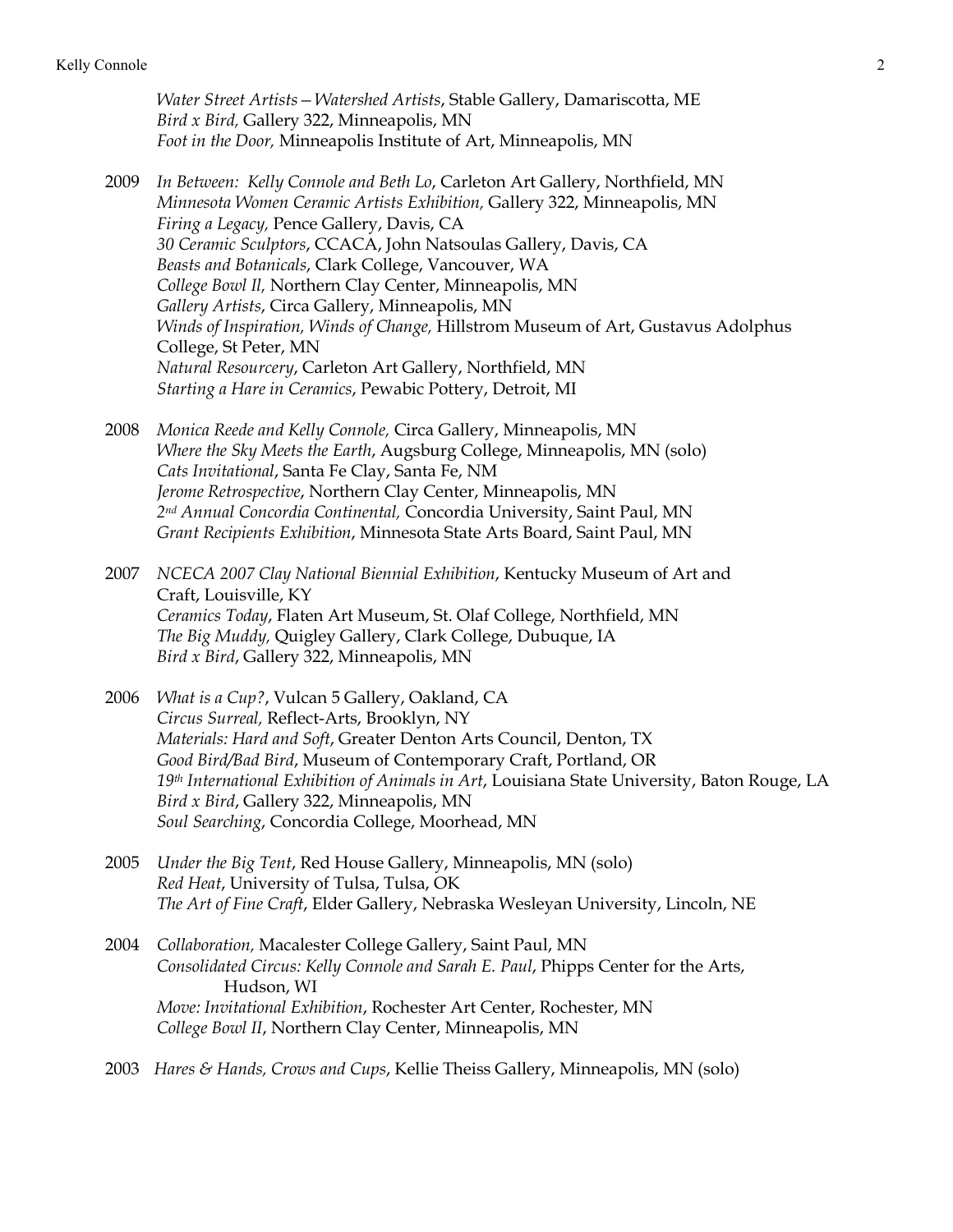- 2002 *Invited Artists: Kelly Connole and Bruce Nygren*, Henry Conn Fine Arts Center, Minneapolis, MN *Below 2002*, Contemporary Craft Gallery, Portland, OR
- 2001 *No Fences*, Kellie Ray Theiss Gallery, Minneapolis, MN (solo) *Selected Clay Artists*, Saint Paul Academy, St. Paul, MN *Six McKnight Artists*, Northern Clay Center, Minneapolis, MN *People, Creatures and Sins*, Contemporary Craft Gallery, Portland, OR *Birds, Beasts and Little Fishes*, Santa Fe Clay, Santa Fe, NM *Collecting Art*, Kellie Rae Theiss Gallery, Minneapolis, MN *Hands, Hearts and Faces; Collaborative Works by Joe Batt and Kelly Connole*, Evergreen College, Olympia, WA (two-person) *Invited Artists*, Edina Art Center, Edina, MN
- 2000 *Hands, Hearts and Faces; Collaborative Works by Joe Batt and Kelly Connole,* University of Montana, Missoula, MT (two-person) *Animals in Art Invitational*, Pewabic Pottery, Detroit, MI *The Clay Menagerie,* Kellie Rae Theiss Gallery, Minneapolis, MN (solo) *Big Bang*, Rochester Art Center, Rochester, MN *Journeys in Clay*, Pembroke Gallery, Wabasha, MN
- 1999 *Fish Tales*, Pump House Gallery, La Crosse, WI *Traveling Unfamiliar Waters*, Kellie Rae Theiss Gallery, Minneapolis, MN (solo) *Claymakers*, Edina Art Center, Edina, MN *Clay Music*, University Center Rochester, Rochester, MN *Three Jerome Artists*, Northern Clay Center, Minneapolis, MN *Faculty Exhibition*, Northern Clay Center, Minneapolis, MN *A Collective Exhibition*, Kellie Rae Theiss Gallery, Minneapolis, MN
- 1997 *Featured Artist*, The Studio, University of Minnesota, Minneapolis, MN *Smashing Clay*, Bucheon Gallery, San Francisco, CA *Faculty Exhibition*, California State Summer School for the Arts, Valencia, CA *Clay National*, Grants Pass Art Center, Grants Pass, OR
- 1996 *Art Department Faculty Exhibition*, West Valley College, Saratoga, CA *Northern California Clay Competition*, Walnut Creek Regional Art Center, CA *New Generation Graduate Exhibition*, Shaw Guido Gallery, Pontiac, MI *The Young and the Restless,* Bucheon Gallery, San Francisco, CA *MFA Exhibition*, San Francisco State University, San Francisco, CA
- 1995 *8 Brunettes, a Blonde, and a Red Head*, Fort Mason Center, San Francisco, CA *Teapots Galore*, Caesar Chavez Center, San Francisco, CA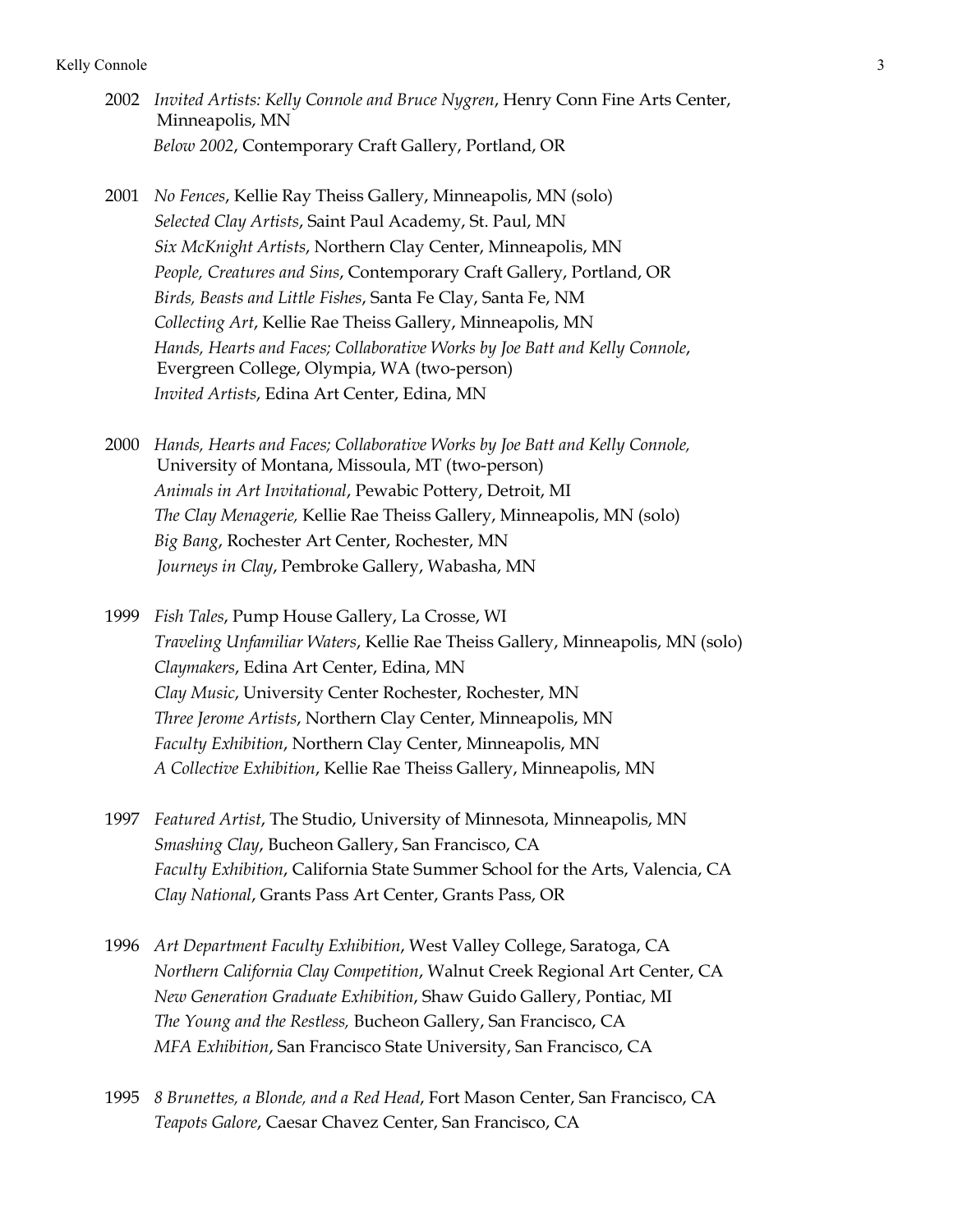1994 *2nd Graduate Student Exhibition*, Habitat/Shaw Gallery, Farmington Hills, MI *Teapot Party at Modesto's,* Modesto Lanzone, San Francisco, CA

## • **Awards and Grants**

- 2018 Public Works Grant, Carleton College
- 2017 Broadening the Bridge Grant, St Olaf and Carleton College
- 2014 McKnight Fellowship, Northern Clay Center Future Learning Technologies Grant, Carleton College
- 2013 President's Civic Engagement Steward Award, Minnesota Campus Compact, in recognition of Carleton's Empty Bowls Project
- 2010 VIZ Grant, Ceramic History Project, Carleton College Kiln God Residency, two weeks with partial funding, Watershed Center for Ceramics
- 2008 3rd Place Juror's Award, *2nd Biennial Concordia Continental* Artist Residency, four months with full funding, SeaCast Foundry
- 2007 Minnesota State Arts Board Artists Initiative Grant Class of '49 Fellowship, Carleton College Hewitt Presidential Fellowship, Carleton College
- 2006 Juror's Award, *Materials: Hard and Soft* Honorable Mention, *19th International Exhibition on Animals in Art*
- 1999 McKnight Residency Fellowship, three months with full funding, Northern Clay Center
- 1998 Jerome Foundation Project Grant
- 1996 San Francisco State Distinguished Graduate Award
- 1995 Best of Show, *Teapots Galore* 3rd Place Award, *Teapots Galore*
- 1994 Montana Arts Council Commission, Finalist San Francisco State Stillwell Graduate Fellowship
- 1993 San Francisco Foundation Murphy Graduate Scholarship
- 1992 Juror's Award, *University of Montana Student Art Exhibit*
- 1991 Best Ceramics Award, Juror: Rudy Autio, *5th Annual Ceramics Show*

# • **Bibliography**

## **Reviews/Articles**

Interview, *Dandycraft: Exploring Queer History, Domesticity and Craft*, blog post, 2017 "Sexual Politics," *Mpls St Paul Magazine*, March 4, 2015

- "Animal Spirits Enliven 'Six McKnight Artists' at Northern Clay Center," Minneapolis Star Tribune, July 16, 2015
- "Minnesota Artists Not so Wobegon," Minneapolis Star Tribune, December 13, 2012

"Taken into Context," review, *Ceramics Monthly*, April 2012

"Dark Childhood—Push Play: The 2012 NCECA Invitational," *Ceramics Monthly*, April 2012

A Peace of My Mind, interviewee, John Noltner, 2011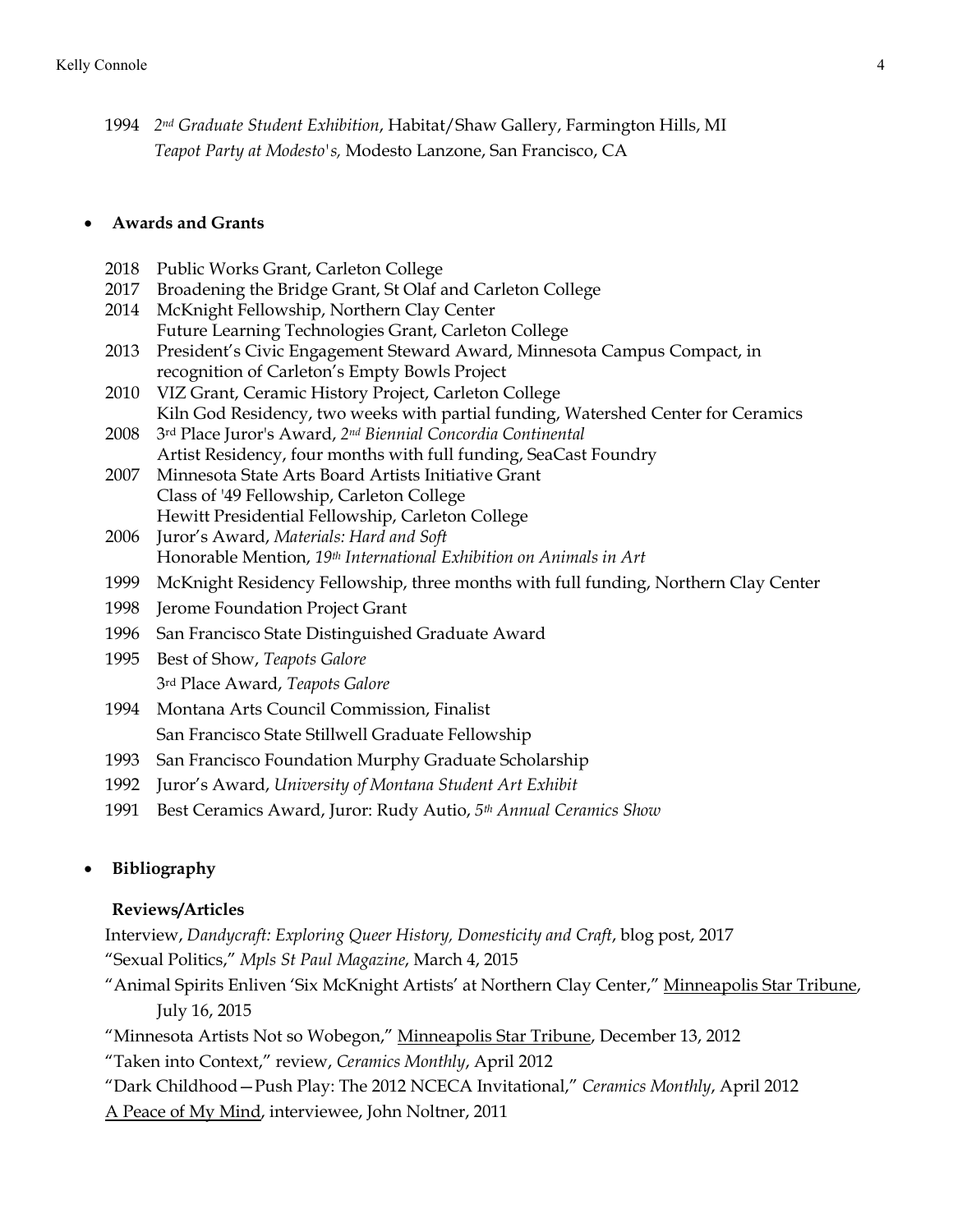"Minnesota Women Ceramic Artists Exhibition, "review, *Ceramics Monthly*, March 2010 "Honing the Cutting Edge," feature, *Voice Magazine*, Spring 2010 "Monica Reede and Kelly Connole," review, *Art in America*, February 2009 500 Animals in Clay, cover photo, Lark Publishers, 2006 "Fired Up," review, Minneapolis Star Tribune, May 16, 2003 "Northern Exposures," photo of work, *Arts and Antiques Magazine*, May 2003 "Folio Passport," photo of work, *Twin Cities Fine Arts Folio*, Fall 2002 "Go Figure", review, Minneapolis Star Tribune, November 9, 2001 "People, Creatures and Sins," review, *ArtWeek Magazine,* May 2001 International Ceramics Poster, photo, *Kerameiki Techni (Greek) Magazine*, April 2001 Page 34, Making Ceramic Sculpture, photos of work, Lark Publishers, 2000 "Kelly Connole," review, *Art Papers Magazine*, Sept/Oct 2000 "Clay Critters," review, *Free Time* in Minneapolis Star Tribune, April, 14, 2000 "Kelly Connole: The Clay Menagerie," St. Paul Pioneer Press, April 14, 2000 "Minnesota Annual - Jerome Artist Exhibition," *Ceramics Monthly*, Summer 1999 "Jerome Artists," review, *Contact Ceramics*, Spring 1999 "Stories told in Clay at Minneapolis Galleries," review, Minneapolis Star Tribune, April 1, 1999 "Losing My Religion," review of exhibition, Missoula Independent, January 9, 1992 "Art Targets Helms," review of exhibition, Montana Kaimin, March 5, 1991

#### • **Written Work**

Tempered Beasts, catalogue essay, Northern Clay Center, 2017 Sexual Politics: Gender, Sexuality, and Queerness in Contemporary Ceramics, catalogue essay, Northern Clay Center, 2015 Self –Contained, catalogue essays, Northern Clay Center, 2012 Exquisite Pots: Six Degrees of Collaboration, essay, NCECA Journal, 2010 Exquisite Pots: Six Degrees of Collaboration, catalogue essay, Northern Clay Center, 2008 World Ceramics: Transforming Women's Traditions, catalogue essay, Carleton College, 2008

#### • **Teaching Experience**

| $2018$ - present | Carleton College, Northfield, MN         |
|------------------|------------------------------------------|
|                  | Professor of Art                         |
| 2010-2018        | Carleton College, Northfield, MN         |
|                  | Associate Professor of Art               |
| 2004-2010        | Carleton College, Northfield, MN         |
|                  | Assistant Professor of Art               |
| 2001-2004        | Hamline University, St. Paul, MN         |
|                  | Full-time, visiting assistant professor  |
| 1998-2001        | Northern Clay Center, Minneapolis, MN    |
|                  | Private contractor                       |
| Winter 1998      | University of Minnesota, Minneapolis, MN |
|                  | Adjunct faculty                          |